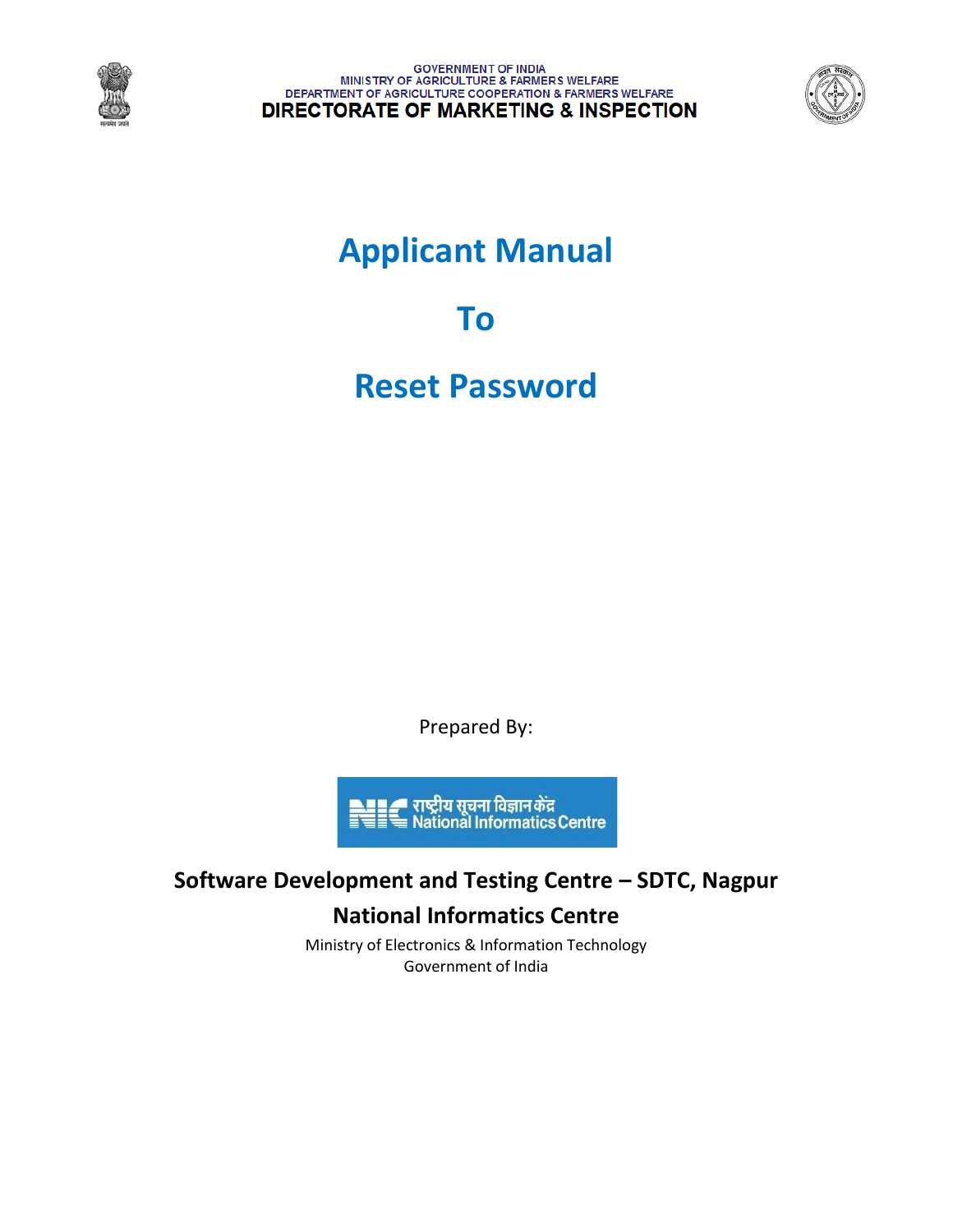#### **Introduction:**

This manual is useful to help applicant while he/she needs to reset the existing password. There will be three scenarios when applicant needs to reset their password.

- a. The first time when applicant registered on the AQCMS portal.
- b. When any applicant forgot his/her password.
- c. When the existing password get expired.

So this manual will help applicant step by step to reset there password properly. This will be helpful for both Primary/Corporate account and Secondary/Firm account.

### **Described in details:**

### **a. Reset the Password on Primary/Secondary Applicant Registration:**

- 1. When applicant successfully registered on AQCMS online portal, the system will generate a link to reset the password. This link will be sent on the registered email id.
- 2. The email provider may have treated the mail to set/reset the password as 'Spam' mail. Please check the 'Spam', Junk' folder of email.
- 3. In Some cases Applicant has experienced the delay of 6 hours to receive email, in email providers like 'Gmail'
- 4. Also, for some email providers like 'Gmail', this mail is not visible if you are accessing the account through Gmail App. In such case, open the account through any browser.
- 5. Click the link provided in the email OR copy the link and paste it to any browser's address bar and hit enter.
- 6. This link will be active only for 24 hours, if not used within the time it will be expired and the applicant will need to proceed again from "**Forgot Password**" Option on the login screen.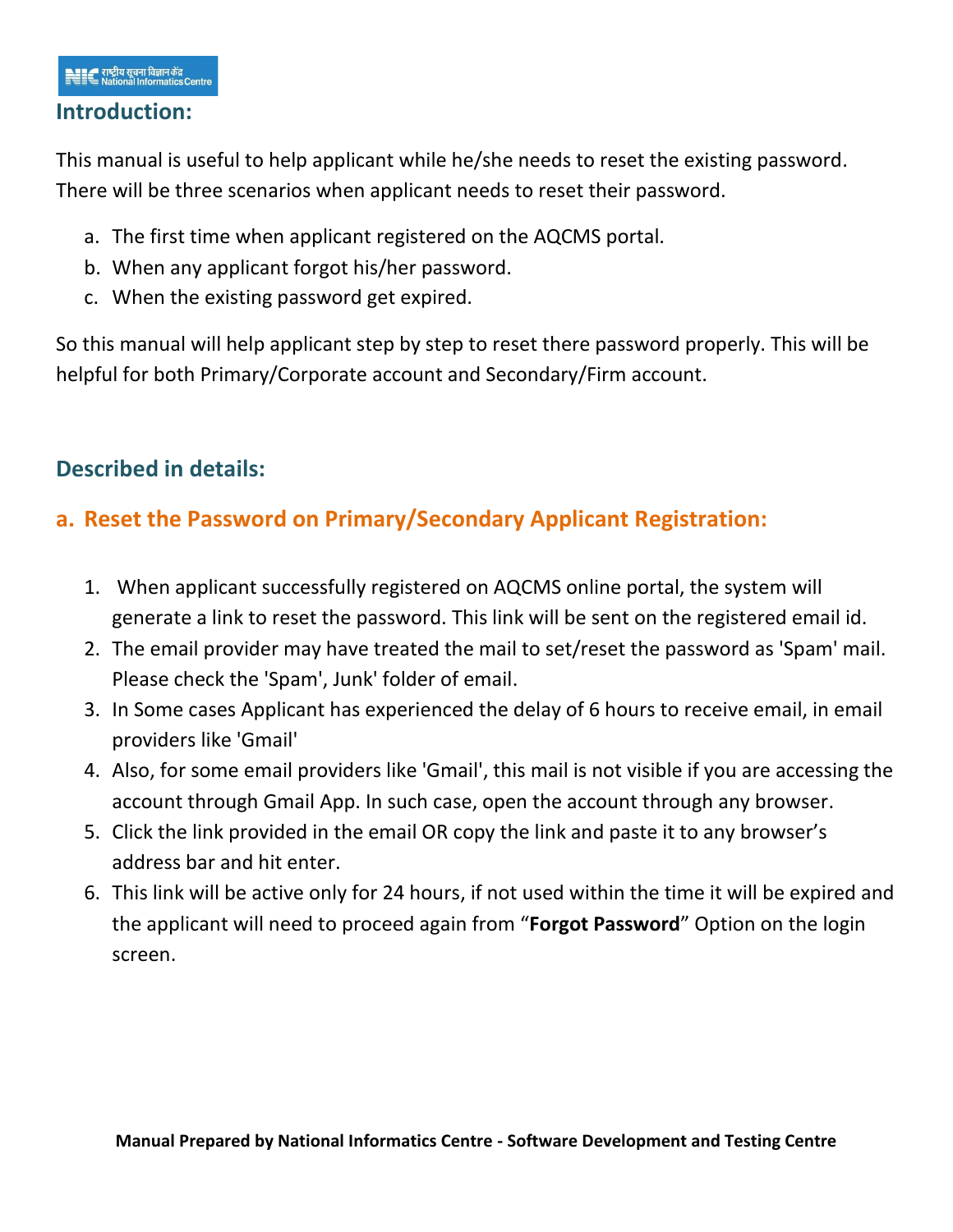#### $\blacksquare$  $\blacksquare$ राष्ट्रीय सूचना विज्ञान केंद्र<br> $\blacksquare$ Mational Informatics

|                                                                                                                                                               | <b>GOVERNMENT OF INDIA</b><br>MINISTRY OF AGRICULTURE & FARMERS WELFARE<br>DEPARTMENT OF AGRICULTURE COOPERATION & FARMERS WELFARE<br><b>DIRECTORATE OF MARKETING &amp; INSPECTION</b>                                                                  |                                        |
|---------------------------------------------------------------------------------------------------------------------------------------------------------------|---------------------------------------------------------------------------------------------------------------------------------------------------------------------------------------------------------------------------------------------------------|----------------------------------------|
| HOME<br><b>ACT AND RULES</b><br>ABOUT AGMARK online<br>HOW TO APPLY<br>COMMODITIES<br><b>FAQ</b><br><b>CONTACTS</b><br><b>DMI PORTAL</b>                      | Sorry This link to reset password is already used or expired.<br>Please proceed through "Forgot Password" again.<br>Ok                                                                                                                                  |                                        |
|                                                                                                                                                               | <b>GOVERNMENT OF INDIA</b><br>MINISTRY OF AGRICULTURE & FARMERS WELFARE<br>DEPARTMENT OF AGRICULTURE COOPERATION & FARMERS WELFARE<br><b>DIRECTORATE OF MARKETING &amp; INSPECTION</b>                                                                  |                                        |
| <b>HOME</b><br><b>ACT AND RULES</b><br><b>ABOUT AGMARK online</b><br><b>HOW TO APPLY</b><br><b>COMMODITIES</b><br>FAQ<br><b>CONTACTS</b><br><b>DMI PORTAL</b> | <b>Applicant Login for Certificate of Authorisation</b><br>Sign In<br>Company Id/Premises Id *<br>Enter Company Id/Premises Id<br>Password *<br>Enter password<br>Verify *<br>$\bullet$<br>Please enter captcha<br>Submit<br>Sign Up<br>Forgot Password | $A = L^*$ , $L = L - 3A L^*$ , $L = L$ |

7. If the link is valid then the applicant will be redirected to the reset password window, where he/she needs to enter details and click the submit button.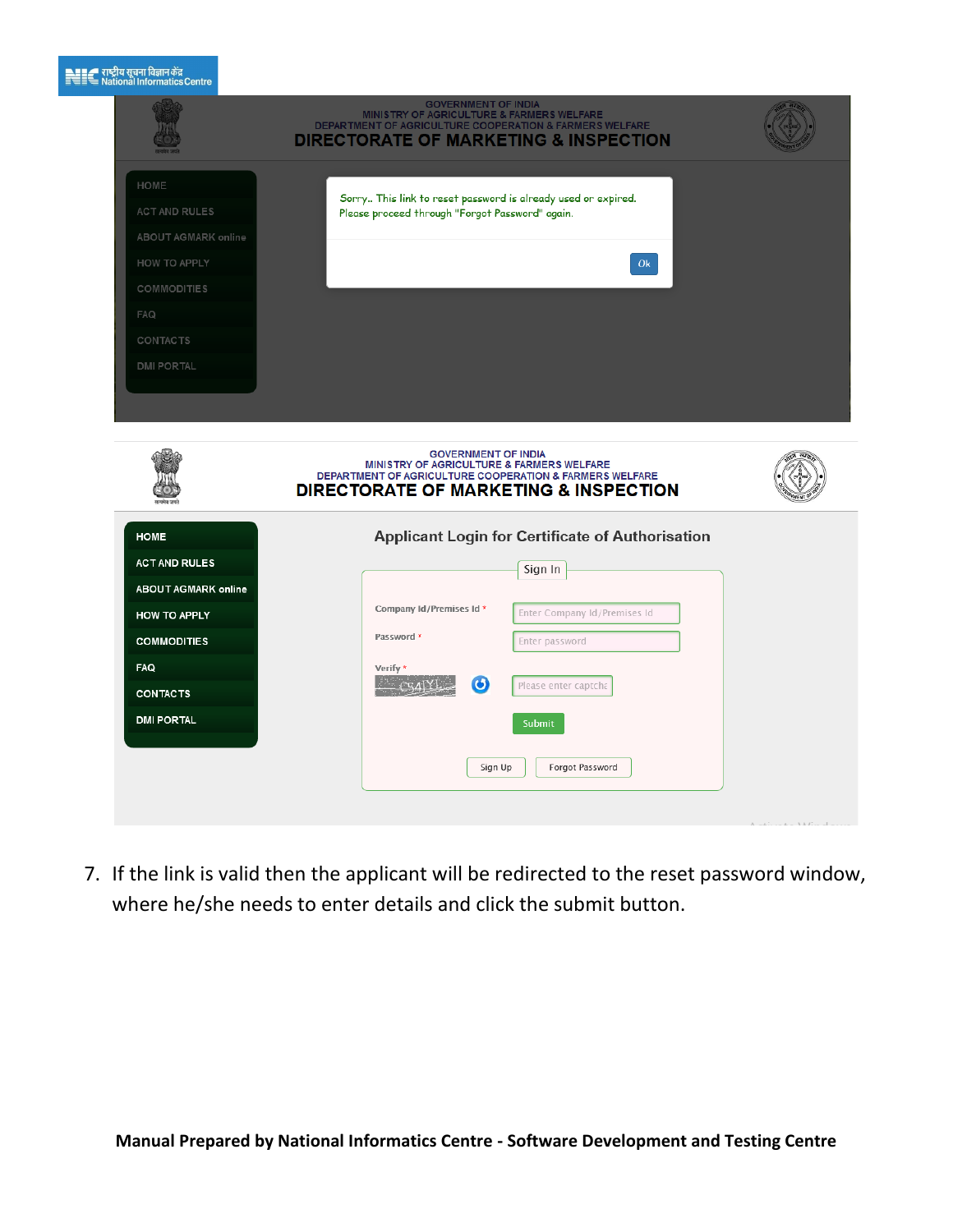#### ्<br>स्टाट्ट् राष्ट्रीय सूचना विज्ञान केंद्र<br>स्टाट्ट्य National Informatics Ce

|                            | <b>GOVERNMENT OF INDIA</b><br>MINISTRY OF AGRICULTURE & FARMERS WELFARE<br>DEPARTMENT OF AGRICULTURE COOPERATION & FARMERS WELFARE<br><b>DIRECTORATE OF MARKETING &amp; INSPECTION</b> |                                                |
|----------------------------|----------------------------------------------------------------------------------------------------------------------------------------------------------------------------------------|------------------------------------------------|
| <b>HOME</b>                | <b>Reset Password</b>                                                                                                                                                                  |                                                |
| <b>ACT AND RULES</b>       | Personal                                                                                                                                                                               |                                                |
| <b>ABOUT AGMARK online</b> | User Id *                                                                                                                                                                              |                                                |
| <b>HOW TO APPLY</b>        | 101/2018                                                                                                                                                                               |                                                |
| <b>COMMODITIES</b>         | Note:- Password length should be min. 8 char, min. 1 number, min. 1 Special<br>char. and min. 1 Capital Letter                                                                         |                                                |
| FAQ                        | New Password *<br>                                                                                                                                                                     |                                                |
| <b>CONTACTS</b>            | Confirm Password *<br>                                                                                                                                                                 |                                                |
| <b>DMI PORTAL</b>          | Verify *                                                                                                                                                                               |                                                |
|                            | C534Z3                                                                                                                                                                                 |                                                |
|                            | Submit                                                                                                                                                                                 |                                                |
|                            |                                                                                                                                                                                        |                                                |
|                            |                                                                                                                                                                                        | Activate Windows<br>Go to Settings to activate |
|                            |                                                                                                                                                                                        |                                                |
|                            |                                                                                                                                                                                        |                                                |
|                            | <b>GOVERNMENT OF INDIA</b><br>MINISTRY OF AGRICULTURE & FARMERS WELFARE<br>DEPARTMENT OF AGRICULTURE COOPERATION & FARMERS WELFARE<br>DIRECTORATE OF MARKETING & INSPECTION            |                                                |
| HOME                       | Password Changed Successfully                                                                                                                                                          |                                                |
| ACT AND RULES              | Ok                                                                                                                                                                                     |                                                |
| ABOUT AGMARK online        |                                                                                                                                                                                        |                                                |
| HOW TO APPLY               |                                                                                                                                                                                        |                                                |
| <b>COMMODITIES</b>         |                                                                                                                                                                                        |                                                |
| FAQ                        |                                                                                                                                                                                        |                                                |
| <b>CONTACTS</b>            |                                                                                                                                                                                        |                                                |
| <b>DMI PORTAL</b>          |                                                                                                                                                                                        |                                                |

8. If all the password strength criteria passed, the new password will be reset successfully and applicant will be redirected to login screen, to login there account with new password.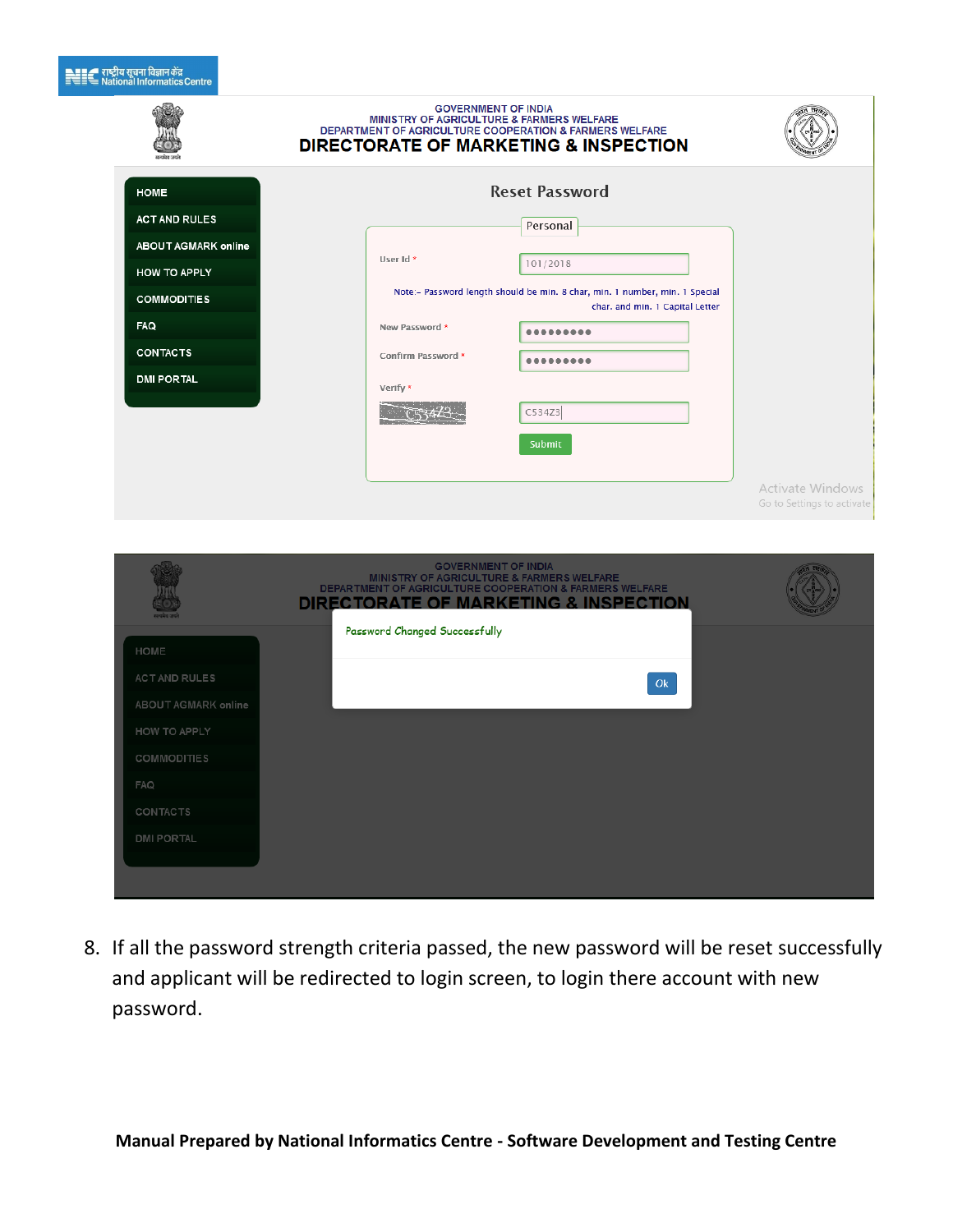### b. **Reset the Password through "Forgot Password" Option:**

- 1. This option to reset the password will be useful when any applicant forgot his/her password and unable to login the account.
- 2. Applicant needs to click the "**Forgot Password**" option on the login screen as shown below.

|                            | <b>GOVERNMENT OF INDIA</b><br>MINISTRY OF AGRICULTURE & FARMERS WELFARE<br>DEPARTMENT OF AGRICULTURE COOPERATION & FARMERS WELFARE<br><b>DIRECTORATE OF MARKETING &amp; INSPECTION</b> |                                                       |
|----------------------------|----------------------------------------------------------------------------------------------------------------------------------------------------------------------------------------|-------------------------------------------------------|
| <b>HOME</b>                | <b>Applicant Login for Certificate of Authorisation</b>                                                                                                                                |                                                       |
| <b>ACT AND RULES</b>       | Sign In                                                                                                                                                                                |                                                       |
| <b>ABOUT AGMARK online</b> |                                                                                                                                                                                        |                                                       |
| <b>HOW TO APPLY</b>        | Company Id/Premises Id *<br>Enter Company Id/Premises Id                                                                                                                               |                                                       |
| <b>COMMODITIES</b>         | Password *<br>Enter password                                                                                                                                                           |                                                       |
| <b>FAQ</b>                 | Verify *                                                                                                                                                                               |                                                       |
| <b>CONTACTS</b>            | $\odot$<br>Please enter captcha                                                                                                                                                        |                                                       |
| <b>DMI PORTAL</b>          | Submit                                                                                                                                                                                 |                                                       |
|                            | Forgot Password<br>Sign Up                                                                                                                                                             | $A = \pm 1$ , $A = \pm 1$ , $A = \pm 1$ , $A = \pm 1$ |

3. On clicking the "Forgot Password" option will open the window to request the password change.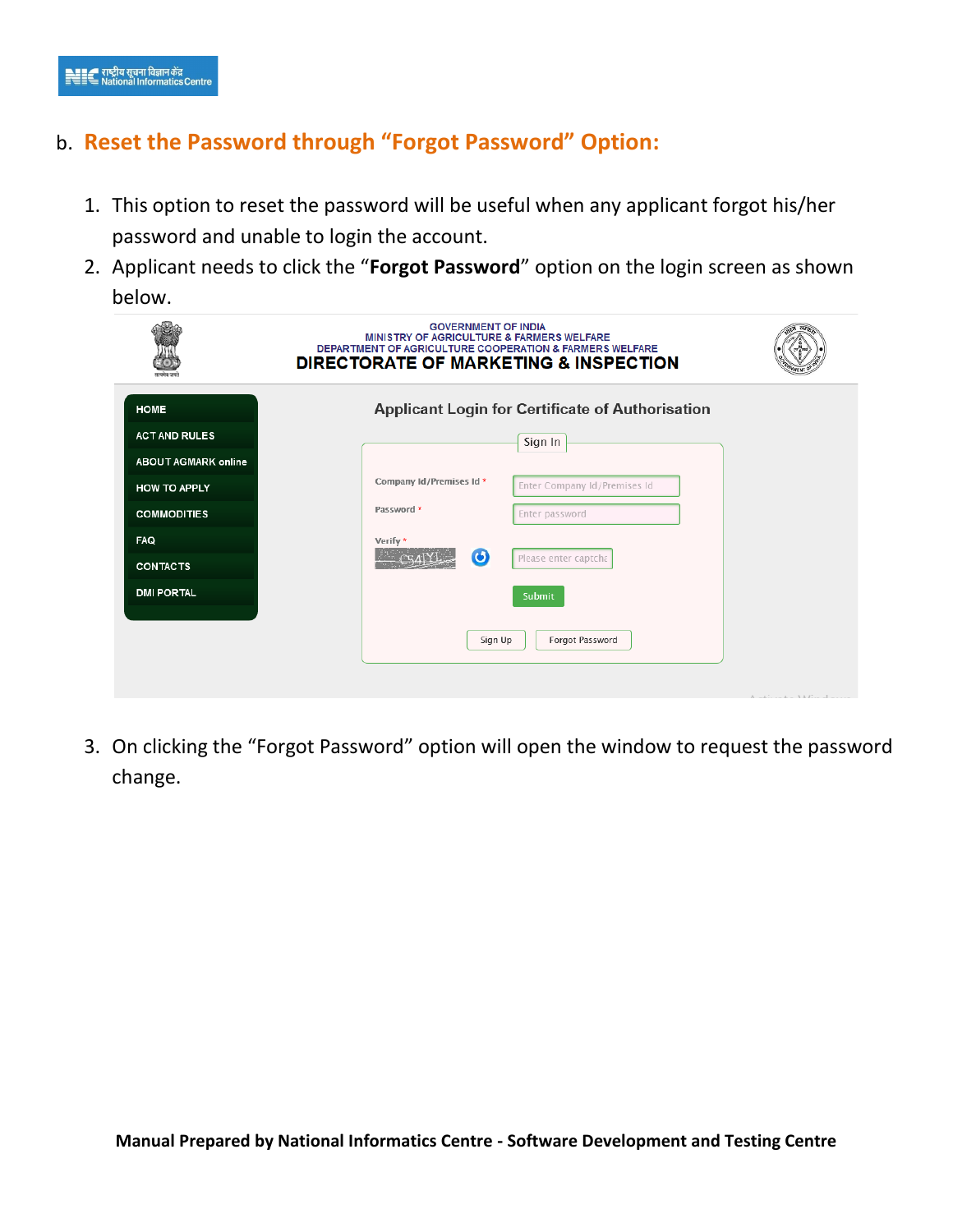| <b>९.९९ - राष्ट्रीय सूचना विज्ञान केंद्र</b>                                                       |  |  |  |
|----------------------------------------------------------------------------------------------------|--|--|--|
|                                                                                                    |  |  |  |
|                                                                                                    |  |  |  |
|                                                                                                    |  |  |  |
| ≣''' National Informatics Central Designations Contral Designations Contral Designations Contral D |  |  |  |
|                                                                                                    |  |  |  |
|                                                                                                    |  |  |  |

|                            | <b>GOVERNMENT OF INDIA</b><br><b>MINISTRY OF AGRICULTURE &amp; FARMERS WELFARE</b><br>DEPARTMENT OF AGRICULTURE COOPERATION & FARMERS WELFARE<br><b>DIRECTORATE OF MARKETING &amp; INSPECTION</b> |  |
|----------------------------|---------------------------------------------------------------------------------------------------------------------------------------------------------------------------------------------------|--|
| <b>HOME</b>                | <b>Forgot Password</b>                                                                                                                                                                            |  |
| <b>ACT AND RULES</b>       | Authorized Email Id                                                                                                                                                                               |  |
| <b>ABOUT AGMARK online</b> |                                                                                                                                                                                                   |  |
| HOW TO APPLY               | Link will be send on this email to reset password                                                                                                                                                 |  |
| <b>COMMODITIES</b>         | Applicant Id *<br>101/2018                                                                                                                                                                        |  |
| <b>FAQ</b>                 | Email Id *<br>uniqueid@gmail.com                                                                                                                                                                  |  |
| <b>CONTACTS</b>            | Verify *<br>RWYJ6B                                                                                                                                                                                |  |
| <b>DMI PORTAL</b>          | $\odot$                                                                                                                                                                                           |  |
|                            | Submit                                                                                                                                                                                            |  |
|                            |                                                                                                                                                                                                   |  |
|                            |                                                                                                                                                                                                   |  |

4. The system will generate a link to reset the password. This link will be sent on the registered email id.

| गरूपमेव जयने                 | <b>GOVERNMENT OF INDIA</b><br><b>MINISTRY OF AGRICULTURE &amp; FARMERS WELFARE</b><br><b>DEPARTMENT OF AGRICULTURE COOPERATION &amp; FARMERS WELFARE</b><br><b>DIRECTORATE OF MARKETING &amp; INSPECTION</b> |  |
|------------------------------|--------------------------------------------------------------------------------------------------------------------------------------------------------------------------------------------------------------|--|
| HOME<br><b>ACT AND RULES</b> | Change password link sent on XhXuXhXrX.XmXlX8@gmail.com                                                                                                                                                      |  |
| ABOUT AGMARK online          | Ok                                                                                                                                                                                                           |  |
| <b>HOW TO APPLY</b>          |                                                                                                                                                                                                              |  |
| COMMODITIES                  |                                                                                                                                                                                                              |  |
| <b>FAQ</b>                   |                                                                                                                                                                                                              |  |
| CONTACTS                     |                                                                                                                                                                                                              |  |
| <b>DMI PORTAL</b>            |                                                                                                                                                                                                              |  |
|                              |                                                                                                                                                                                                              |  |
|                              |                                                                                                                                                                                                              |  |

- 5. The email provider may have treated the mail to set/reset the password as 'Spam' mail. Please check the 'Spam', Junk' folder of email.
- 6. In Some cases Applicant has experienced the delay of 6 hours to receive email, in email providers like 'Gmail'
- 7. Also, for some email providers like 'Gmail', this mail is not visible if you are accessing the account through Gmail App. In such case, open the account through any browser.

**Manual Prepared by National Informatics Centre - Software Development and Testing Centre**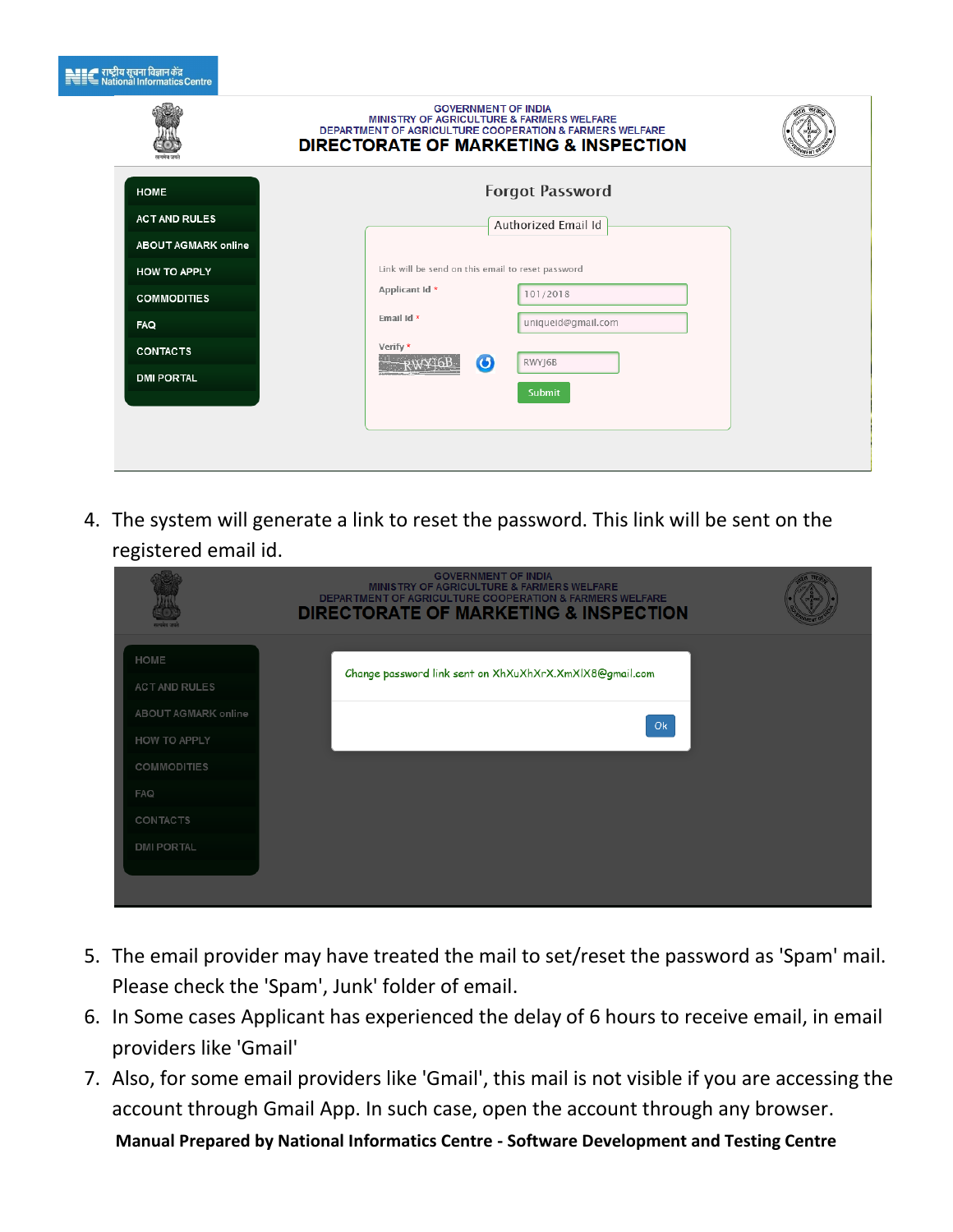- 8. Click the link provided in the email OR copy the link and paste it to any browser's address bar and hit enter.
- 9. This link will be active only for 24 hours, if not used within the time it will be expired and the applicant will need to proceed again through Forgot Password Option.

|                       | <b>GOVERNMENT OF INDIA</b><br><b>MINISTRY OF AGRICULTURE &amp; FARMERS WELFARE</b><br><b>DEPARTMENT OF AGRICULTURE COOPERATION &amp; FARMERS WELFARE</b><br><b>DIRECTORATE OF MARKETING &amp; INSPECTION</b> |  |
|-----------------------|--------------------------------------------------------------------------------------------------------------------------------------------------------------------------------------------------------------|--|
| HOME<br>ACT AND RULES | Sorry This link to reset password is already used or expired.<br>Please proceed through "Forgot Password" again.                                                                                             |  |
| ABOUT AGMARK online   |                                                                                                                                                                                                              |  |
| <b>HOW TO APPLY</b>   | Ok                                                                                                                                                                                                           |  |
| <b>COMMODITIES</b>    |                                                                                                                                                                                                              |  |
| <b>FAQ</b>            |                                                                                                                                                                                                              |  |
| <b>CONTACTS</b>       |                                                                                                                                                                                                              |  |
| <b>DMI PORTAL</b>     |                                                                                                                                                                                                              |  |
|                       |                                                                                                                                                                                                              |  |

10.If the link is valid then the applicant will be redirected to the reset password window, where he/she needs to enter details and click the submit button.

|                            | <b>GOVERNMENT OF INDIA</b><br>MINISTRY OF AGRICULTURE & FARMERS WELFARE<br>DEPARTMENT OF AGRICULTURE COOPERATION & FARMERS WELFARE<br><b>DIRECTORATE OF MARKETING &amp; INSPECTION</b> |
|----------------------------|----------------------------------------------------------------------------------------------------------------------------------------------------------------------------------------|
| <b>HOME</b>                | <b>Reset Password</b>                                                                                                                                                                  |
| <b>ACT AND RULES</b>       | Personal                                                                                                                                                                               |
| <b>ABOUT AGMARK online</b> | User Id *                                                                                                                                                                              |
| <b>HOW TO APPLY</b>        | 101/2018                                                                                                                                                                               |
| <b>COMMODITIES</b>         | Note:- Password length should be min. 8 char, min. 1 number, min. 1 Special<br>char. and min. 1 Capital Letter                                                                         |
| <b>FAQ</b>                 | New Password *                                                                                                                                                                         |
| <b>CONTACTS</b>            | Confirm Password *                                                                                                                                                                     |
| <b>DMI PORTAL</b>          | Verify *                                                                                                                                                                               |
|                            | C534Z3                                                                                                                                                                                 |
|                            | Submit                                                                                                                                                                                 |
|                            |                                                                                                                                                                                        |
|                            | <b>Activate Windows</b><br>Go to Settings to activate                                                                                                                                  |

**Manual Prepared by National Informatics Centre - Software Development and Testing Centre**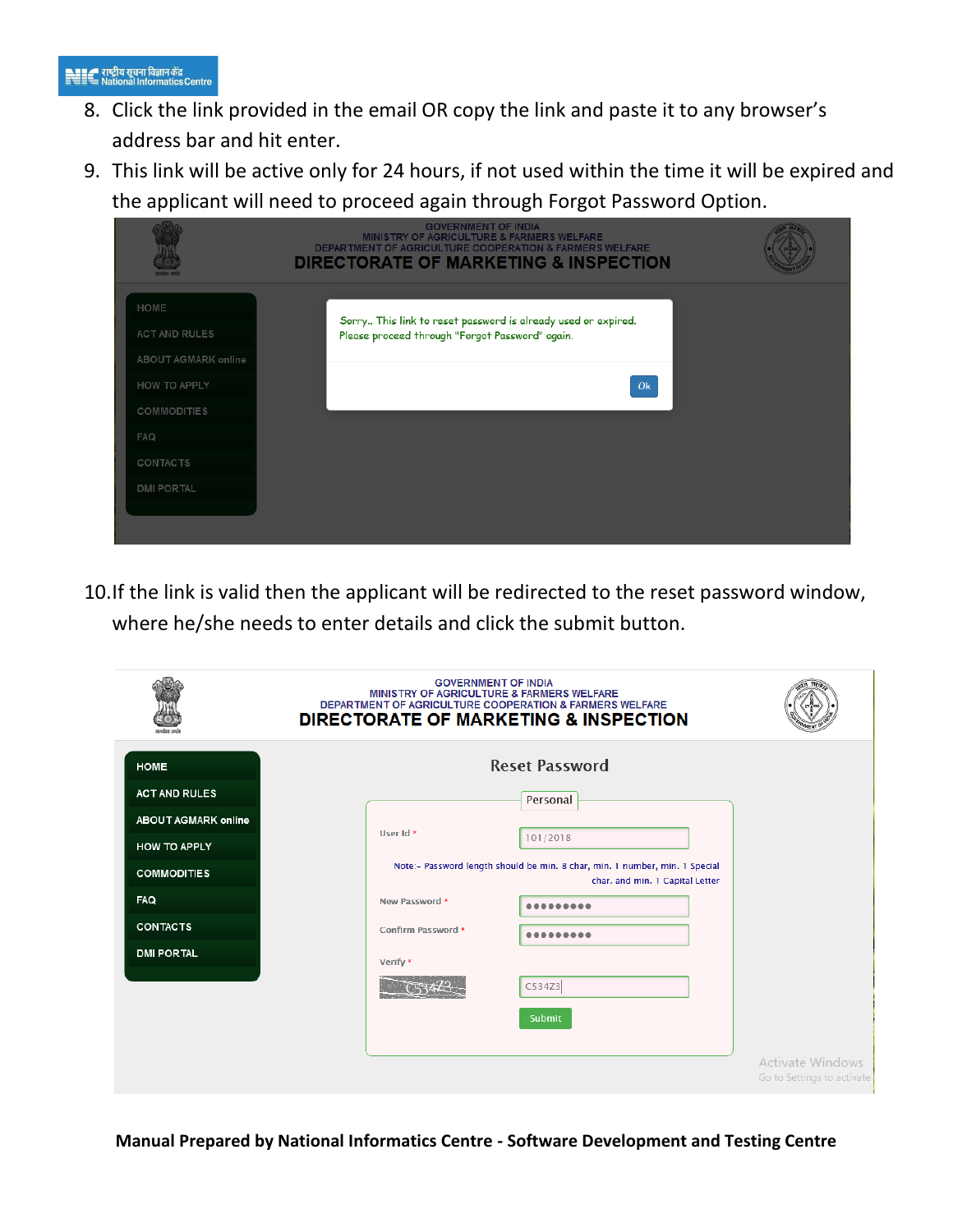| सम्पन्नेव जयने      | <b>GOVERNMENT OF INDIA</b><br>MINISTRY OF AGRICULTURE & FARMERS WELFARE<br><b>DEPARTMENT OF AGRICULTURE COOPERATION &amp; FARMERS WELFARE</b><br><b>DIRECTORATE OF MARKETING &amp; INSPECTION</b> |
|---------------------|---------------------------------------------------------------------------------------------------------------------------------------------------------------------------------------------------|
| HOME                | Password Changed Successfully                                                                                                                                                                     |
| ACT AND RULES       | Ok                                                                                                                                                                                                |
| ABOUT AGMARK online |                                                                                                                                                                                                   |
| HOW TO APPLY        |                                                                                                                                                                                                   |
| COMMODITIES         |                                                                                                                                                                                                   |
| <b>FAQ</b>          |                                                                                                                                                                                                   |
| CONTACTS            |                                                                                                                                                                                                   |
| <b>DMI PORTAL</b>   |                                                                                                                                                                                                   |

11.If all the password strength criteria passed, the new password will be reset successfully and applicant will be redirected to login screen, to login there account with new password.

#### c. **Reset the Password when Password Expired:**

स्थान राष्ट्रीय सूचना विज्ञान केंद्र<br>स्थानि National Informatics (

1. This option to reset the password will be useful when the password get expired and shows the message as below on login failed.

|                              | <b>GOVERNMENT OF INDIA</b><br><b>MINISTRY OF AGRICULTURE &amp; FARMERS WELFARE</b><br><b>DEPARTMENT OF AGRICULTURE COOPERATION &amp; FARMERS WELFARE</b><br><b>DIRECTORATE OF MARKETING &amp; INSPECTION</b> |  |
|------------------------------|--------------------------------------------------------------------------------------------------------------------------------------------------------------------------------------------------------------|--|
| HOME<br><b>ACT AND RULES</b> | Your password has been expired, The link to reset your password<br>has been sent to your registered email account                                                                                            |  |
| ABOUT AGMARK online          | XhXuXhXrX.XmXlX8@gmail.com.<br>If there is any issue regarding your registered email account,                                                                                                                |  |
| <b>HOW TO APPLY</b>          | please contact the Regional Office/Sub Office for more details.                                                                                                                                              |  |
| COMMODITIES                  |                                                                                                                                                                                                              |  |
| <b>FAQ</b>                   | Ok                                                                                                                                                                                                           |  |
| CONTACTS                     |                                                                                                                                                                                                              |  |
| <b>DMI PORTAL</b>            |                                                                                                                                                                                                              |  |
|                              |                                                                                                                                                                                                              |  |

**Manual Prepared by National Informatics Centre - Software Development and Testing Centre**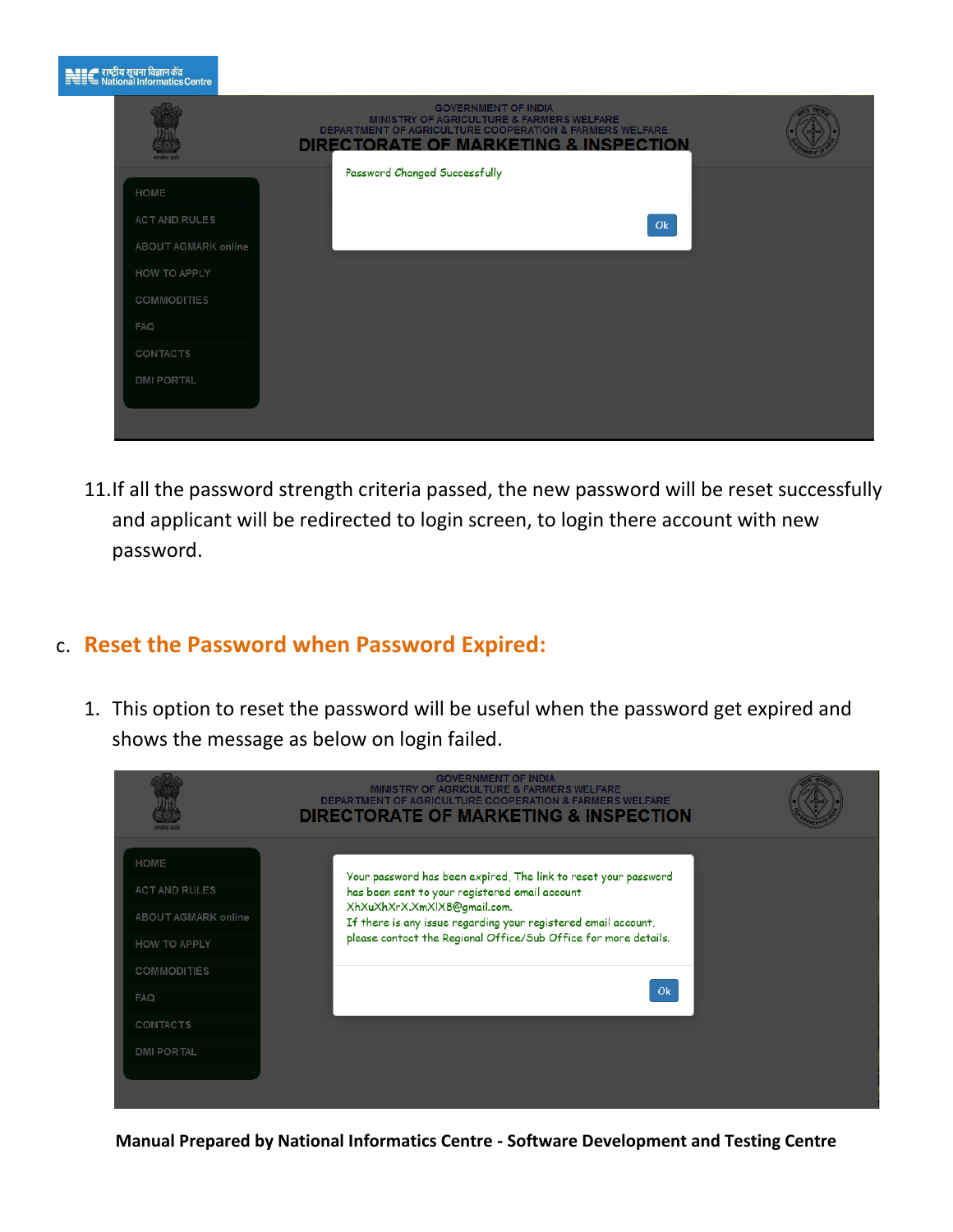- 2. The system will generate a link to reset the password. This link will be sent on the registered email id.
- 3. Applicant needs to login the email account with registered email id. And the inbox for the email sent from DMI system to reset the password.
- 4. The email provider may have treated the mail to set/reset the password as 'Spam' mail. Please check the 'Spam', Junk' folder of email.
- 5. In Some cases Applicant has experienced the delay of 6 hours to receive email, in email providers like 'Gmail'
- 6. Also, for some email providers like 'Gmail', this mail is not visible if you are accessing the account through Gmail App. In such case, open the account through any browser.
- 7. Click the link provided in the email OR copy the link and paste it to any browser's address bar and hit enter.
- 8. This link will be active only for 24 hours, if not used within the time it will be expired and the applicant will need to proceed again from "**Forgot Password**" Option on the login screen.

|                                             | <b>GOVERNMENT OF INDIA</b><br><b>MINISTRY OF AGRICULTURE &amp; FARMERS WELFARE</b><br><b>DEPARTMENT OF AGRICULTURE COOPERATION &amp; FARMERS WELFARE</b><br><b>DIRECTORATE OF MARKETING &amp; INSPECTION</b> |  |
|---------------------------------------------|--------------------------------------------------------------------------------------------------------------------------------------------------------------------------------------------------------------|--|
| HOME                                        | Sorry This link to reset password is already used or expired.                                                                                                                                                |  |
| <b>ACT AND RULES</b><br>ABOUT AGMARK online | Please proceed through "Forgot Password" again.                                                                                                                                                              |  |
| <b>HOW TO APPLY</b>                         | Ok                                                                                                                                                                                                           |  |
| <b>COMMODITIES</b>                          |                                                                                                                                                                                                              |  |
| <b>FAQ</b>                                  |                                                                                                                                                                                                              |  |
| <b>CONTACTS</b>                             |                                                                                                                                                                                                              |  |
| <b>DMI PORTAL</b>                           |                                                                                                                                                                                                              |  |
|                                             |                                                                                                                                                                                                              |  |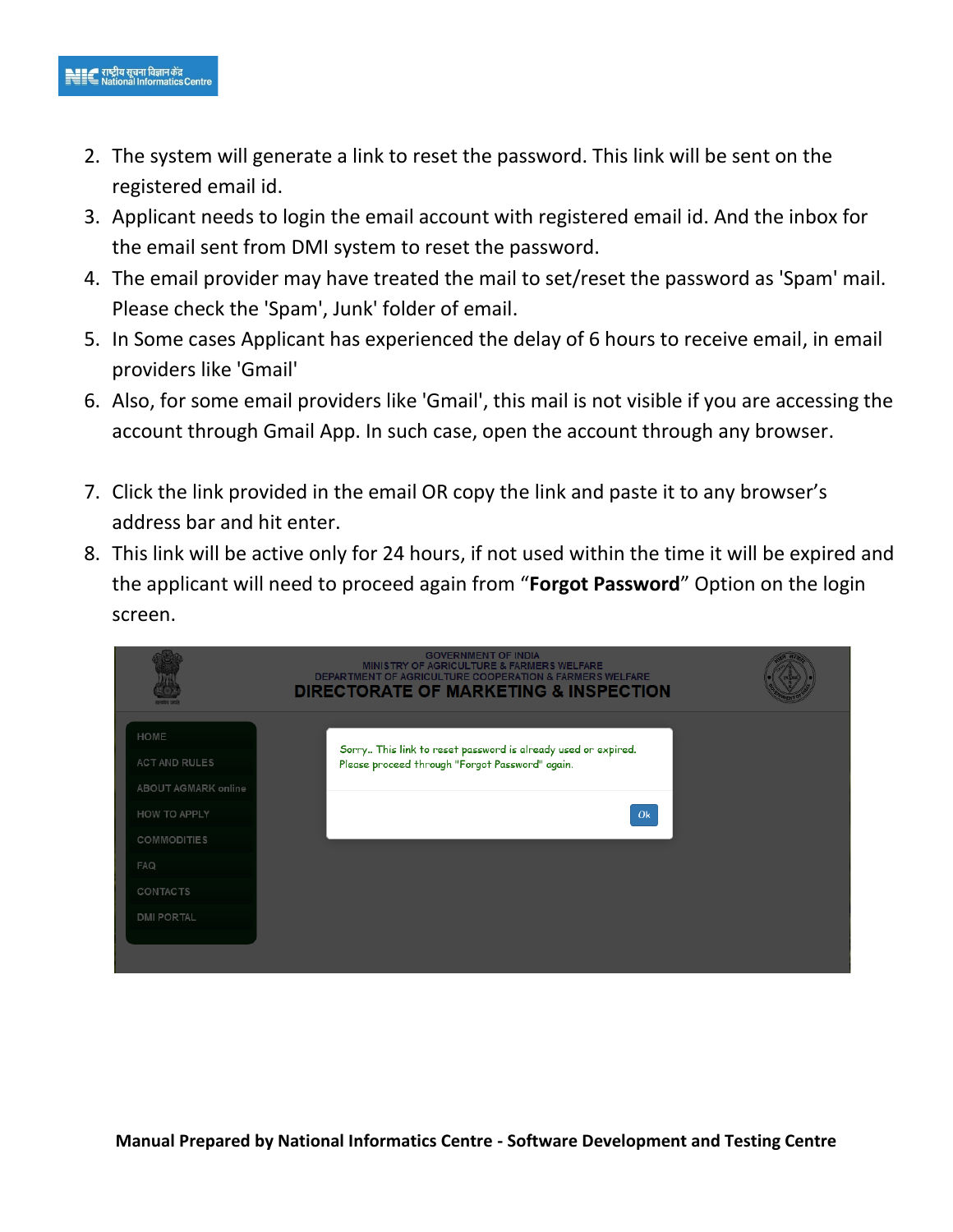|  | ■■■■ राष्ट्रीय सूचना विज्ञान केंद्र |  |  |
|--|-------------------------------------|--|--|
|  |                                     |  |  |
|  |                                     |  |  |
|  | ≣''' National Informatics Centra    |  |  |
|  |                                     |  |  |

|                                           | <b>GOVERNMENT OF INDIA</b><br>MINISTRY OF AGRICULTURE & FARMERS WELFARE<br><b>DEPARTMENT OF AGRICULTURE COOPERATION &amp; FARMERS WELFARE</b><br><b>DIRECTORATE OF MARKETING &amp; INSPECTION</b> |                                      |
|-------------------------------------------|---------------------------------------------------------------------------------------------------------------------------------------------------------------------------------------------------|--------------------------------------|
| <b>HOME</b><br><b>ACT AND RULES</b>       | <b>Applicant Login for Certificate of Authorisation</b><br>Sign In                                                                                                                                |                                      |
| <b>ABOUT AGMARK online</b>                | Company Id/Premises Id *<br>Enter Company Id/Premises Id                                                                                                                                          |                                      |
| <b>HOW TO APPLY</b><br><b>COMMODITIES</b> | Password *<br>Enter password                                                                                                                                                                      |                                      |
| FAQ<br><b>CONTACTS</b>                    | Verify *<br>$\bullet$<br>Please enter captcha                                                                                                                                                     |                                      |
| <b>DMI PORTAL</b>                         | Submit                                                                                                                                                                                            |                                      |
|                                           | Forgot Password<br>Sign Up                                                                                                                                                                        |                                      |
|                                           |                                                                                                                                                                                                   | $A = L^*$ , $L = L - L M^*$ , $\Box$ |

9. If the link is valid then the applicant will be redirected to the reset password window, where he/she needs to enter details and click the submit button.

|                            | <b>GOVERNMENT OF INDIA</b><br>MINISTRY OF AGRICULTURE & FARMERS WELFARE<br><b>DEPARTMENT OF AGRICULTURE COOPERATION &amp; FARMERS WELFARE</b><br><b>DIRECTORATE OF MARKETING &amp; INSPECTION</b> |                                                       |
|----------------------------|---------------------------------------------------------------------------------------------------------------------------------------------------------------------------------------------------|-------------------------------------------------------|
| <b>HOME</b>                | <b>Reset Password</b>                                                                                                                                                                             |                                                       |
| <b>ACT AND RULES</b>       | Personal                                                                                                                                                                                          |                                                       |
| <b>ABOUT AGMARK online</b> | User Id *                                                                                                                                                                                         |                                                       |
| <b>HOW TO APPLY</b>        | 101/2018                                                                                                                                                                                          |                                                       |
| <b>COMMODITIES</b>         | Note:- Password length should be min. 8 char, min. 1 number, min. 1 Special<br>char. and min. 1 Capital Letter                                                                                    |                                                       |
| <b>FAQ</b>                 | New Password *                                                                                                                                                                                    |                                                       |
| <b>CONTACTS</b>            | Confirm Password *                                                                                                                                                                                |                                                       |
| <b>DMI PORTAL</b>          | Verify *                                                                                                                                                                                          |                                                       |
|                            | C534Z3                                                                                                                                                                                            |                                                       |
|                            | Submit                                                                                                                                                                                            |                                                       |
|                            |                                                                                                                                                                                                   |                                                       |
|                            |                                                                                                                                                                                                   | <b>Activate Windows</b><br>Go to Settings to activate |
|                            |                                                                                                                                                                                                   |                                                       |